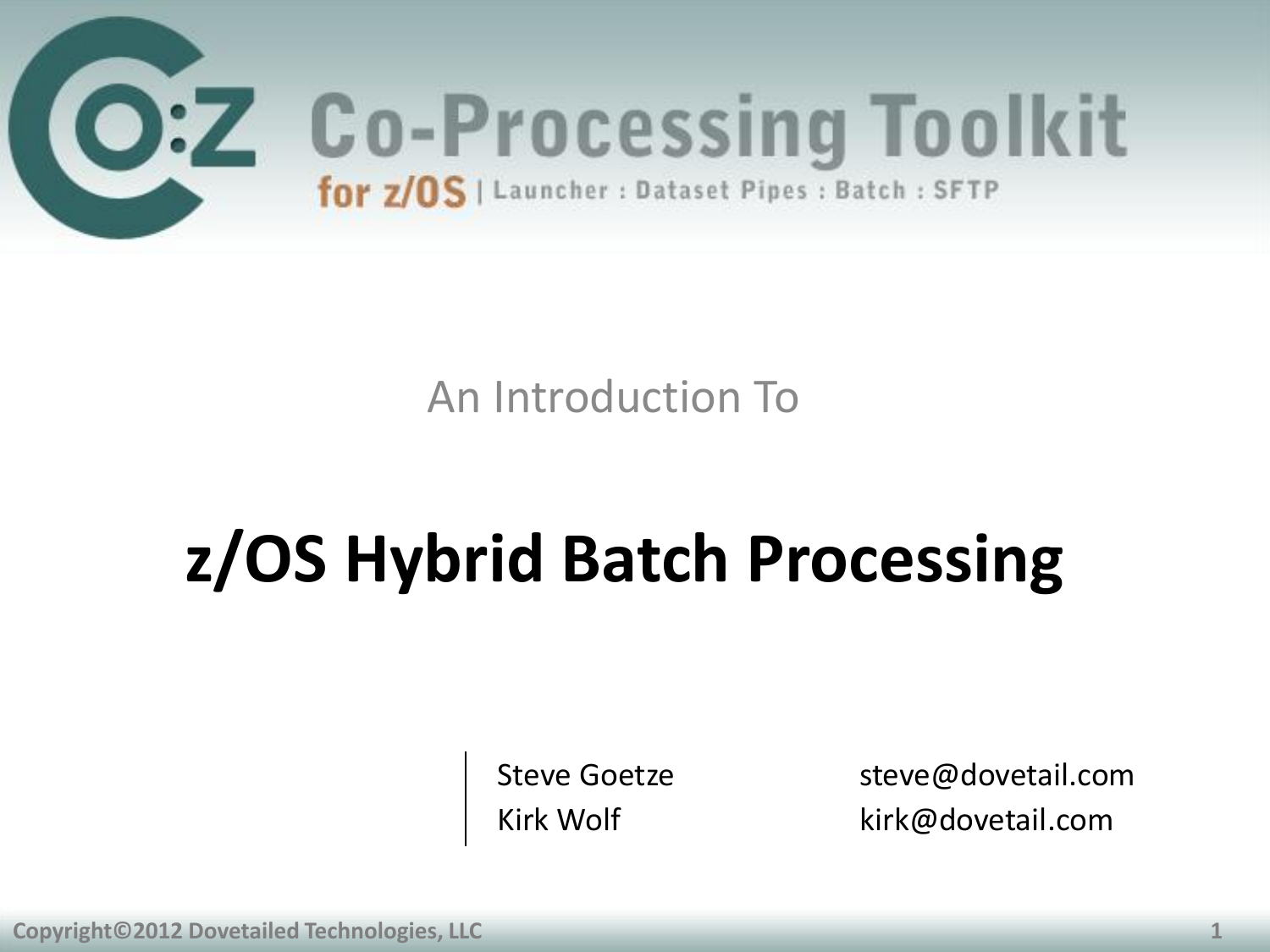### **Trademarks**

- Co:Z<sup>®</sup> is a registered trademark of Dovetailed Technologies, LLC
- z/OS®, zEnterprise®, and zBX® are registered trademarks of IBM Corporation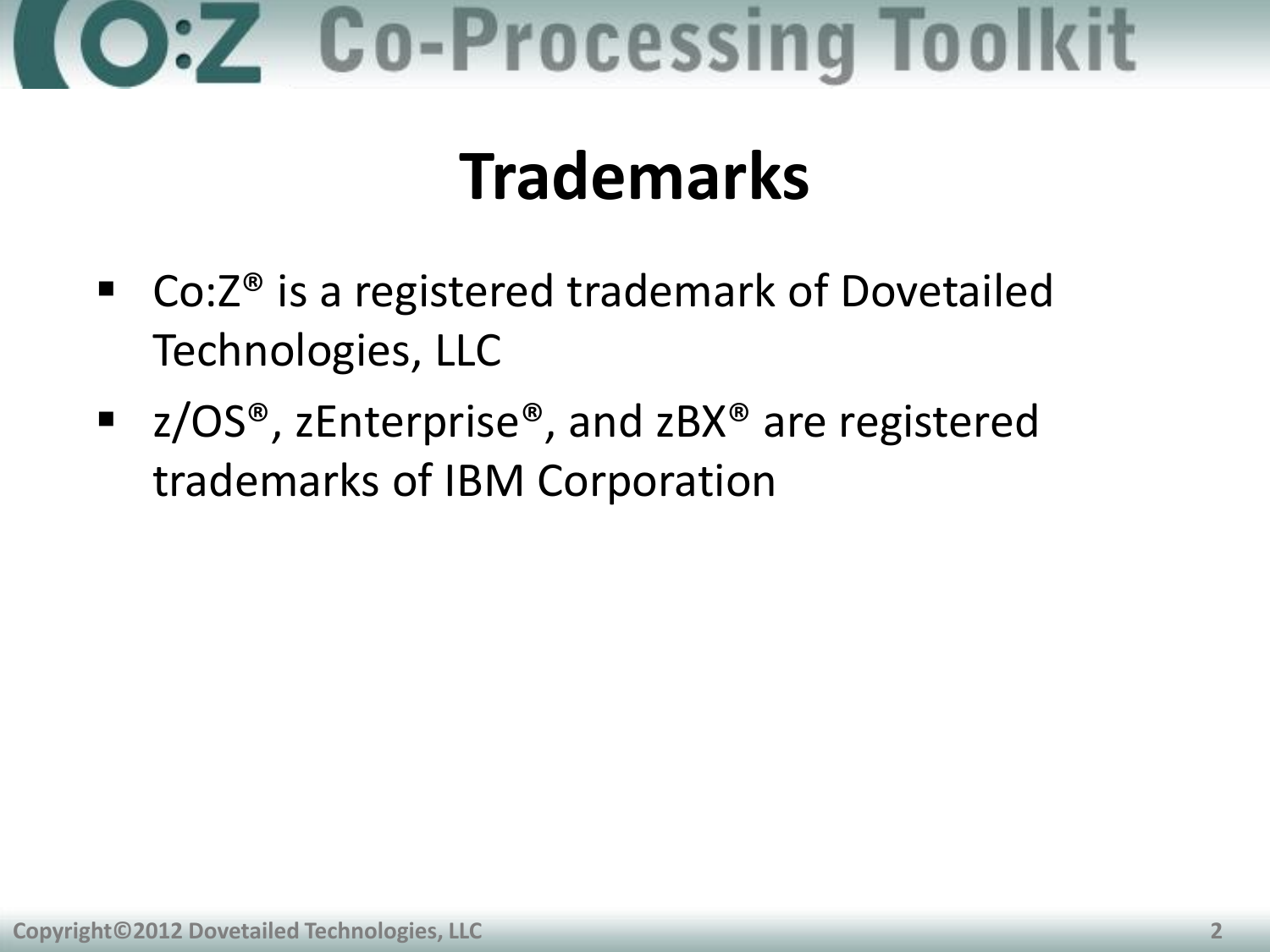### **z/OS Hybrid Batch Processing**

- 1. The ability to execute a program or script on a virtual server from a z/OS batch job step
- 2. The target program may already exist and should require little or no modification
- 3. The target program's input and output are redirected from/to z/OS spool files or datasets
- 4. The target program may easily access other z/OS resources: DDs, data sets, POSIX files and programs
- 5. The target program's exit code is adopted as the z/OS job step condition code

Requires enablement software…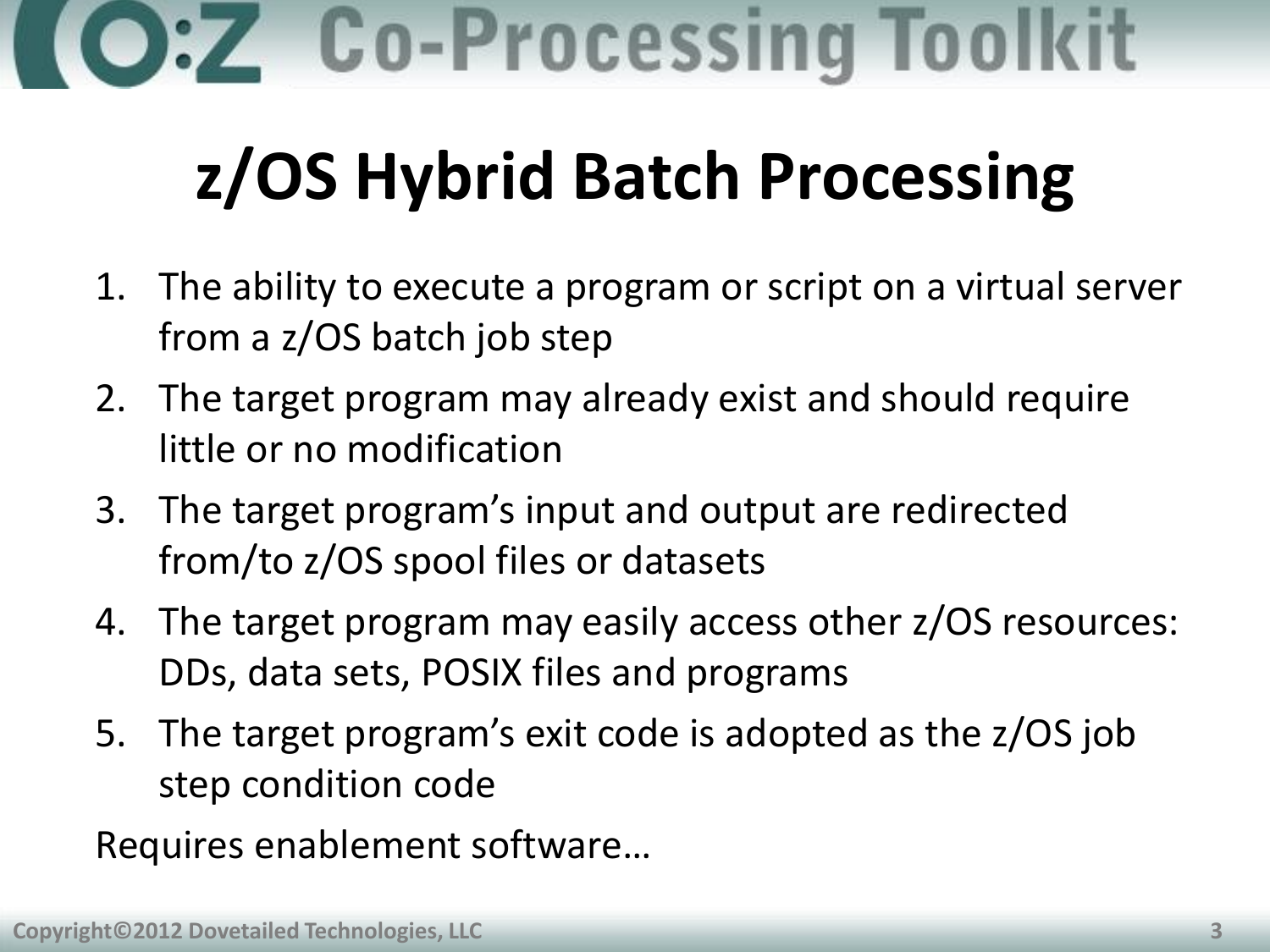### **Co:Z Co-Processing Toolkit**

- Co:Z Launcher starts a program on a target server and redirects standard streams back to jobstep DDs
- The target program can use Co:Z DatasetPipes commands to access z/OS resources:
	- **fromdsn/todsn** read/write a z/OS DD or data set
	- **fromfile/tofile** read/write a z/OS Unix file
	- **cozclient** run z/OS Unix command
- Data security
	- Uses OpenSSH for network security
	- $\checkmark$  Job owner SAF profile used to qualify access to resources
	- ssh-tunnel=false for better performance in secure environments
- Free (commercial support licenses are available)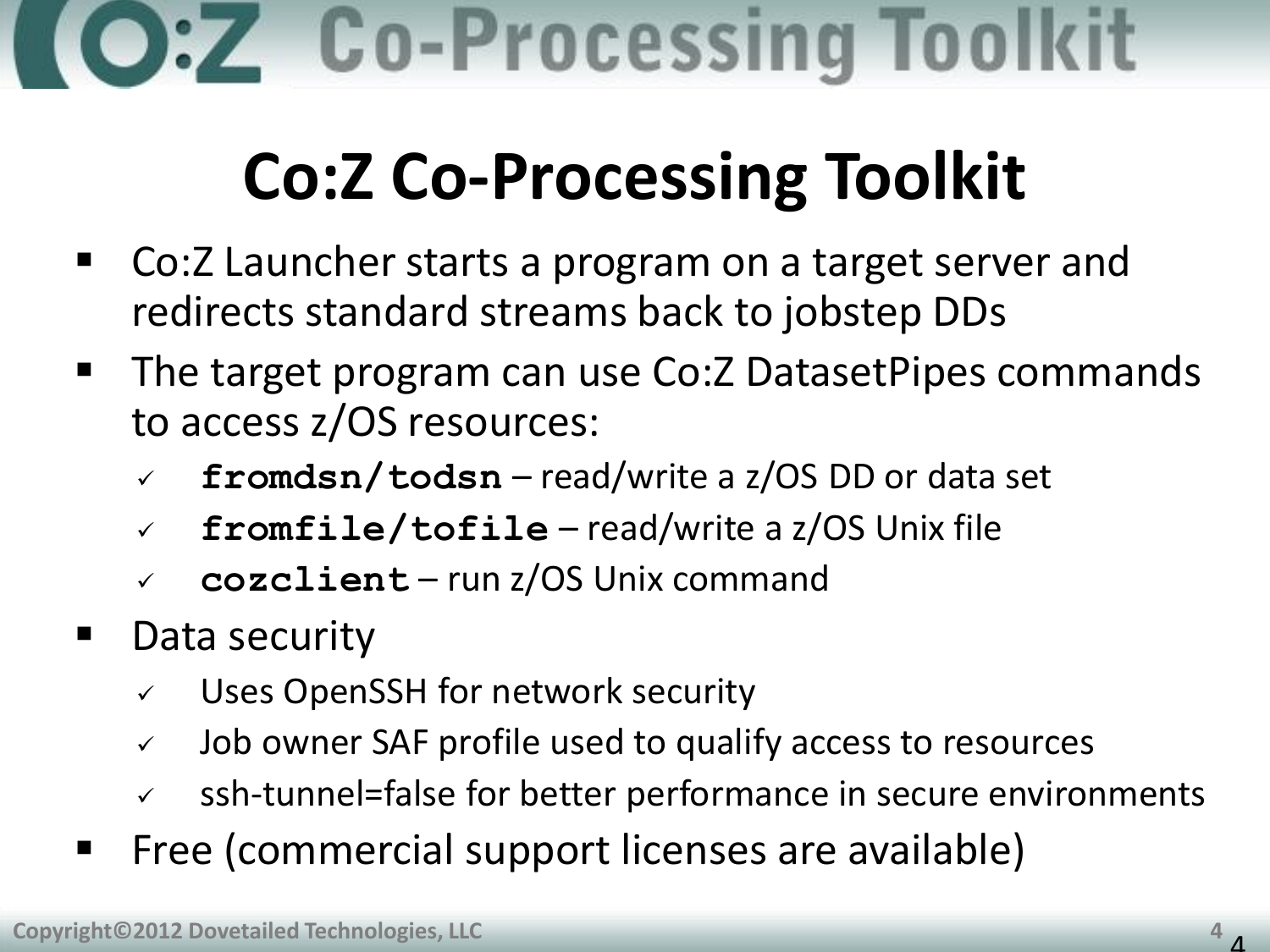### **Hybrid Batch – Hello World**

- Simple example illustrating the principles of Hybrid Batch Processing
- Launch a process on a remote Linux server
	- $\checkmark$  Write a message to stdout
	- $\checkmark$  In a pipeline:
		- $\overline{P}$  Read the contents of a dataset from a jobstep DD
		- <sup>D</sup> Compress the contents using the Linux gzip command
		- □ Write the compressed data to the z/OS Unix file system
	- $\vee$  Exit with a return code that sets the jobstep CC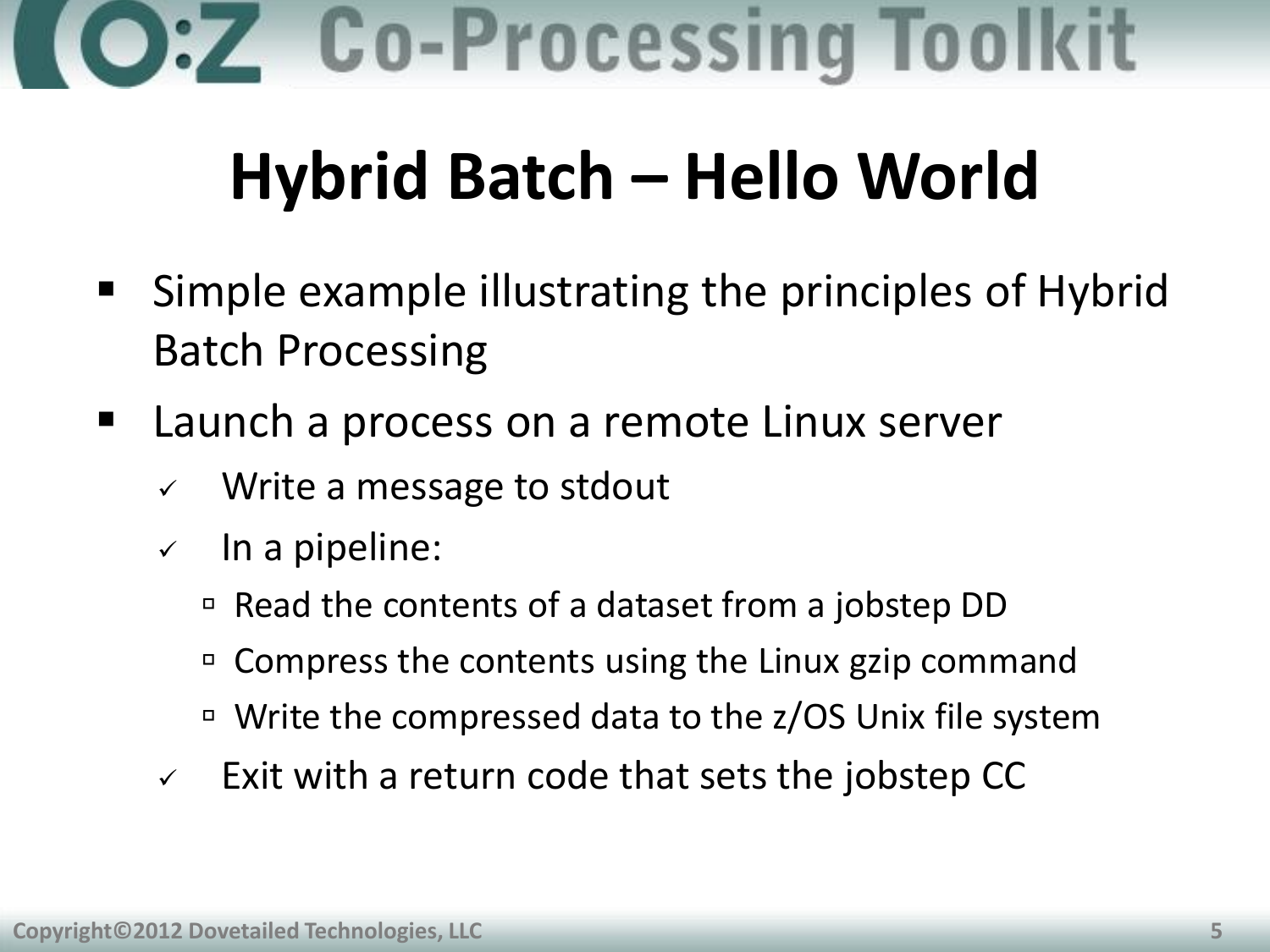

**Copyright©2012 Dovetailed Technologies, LLC 6**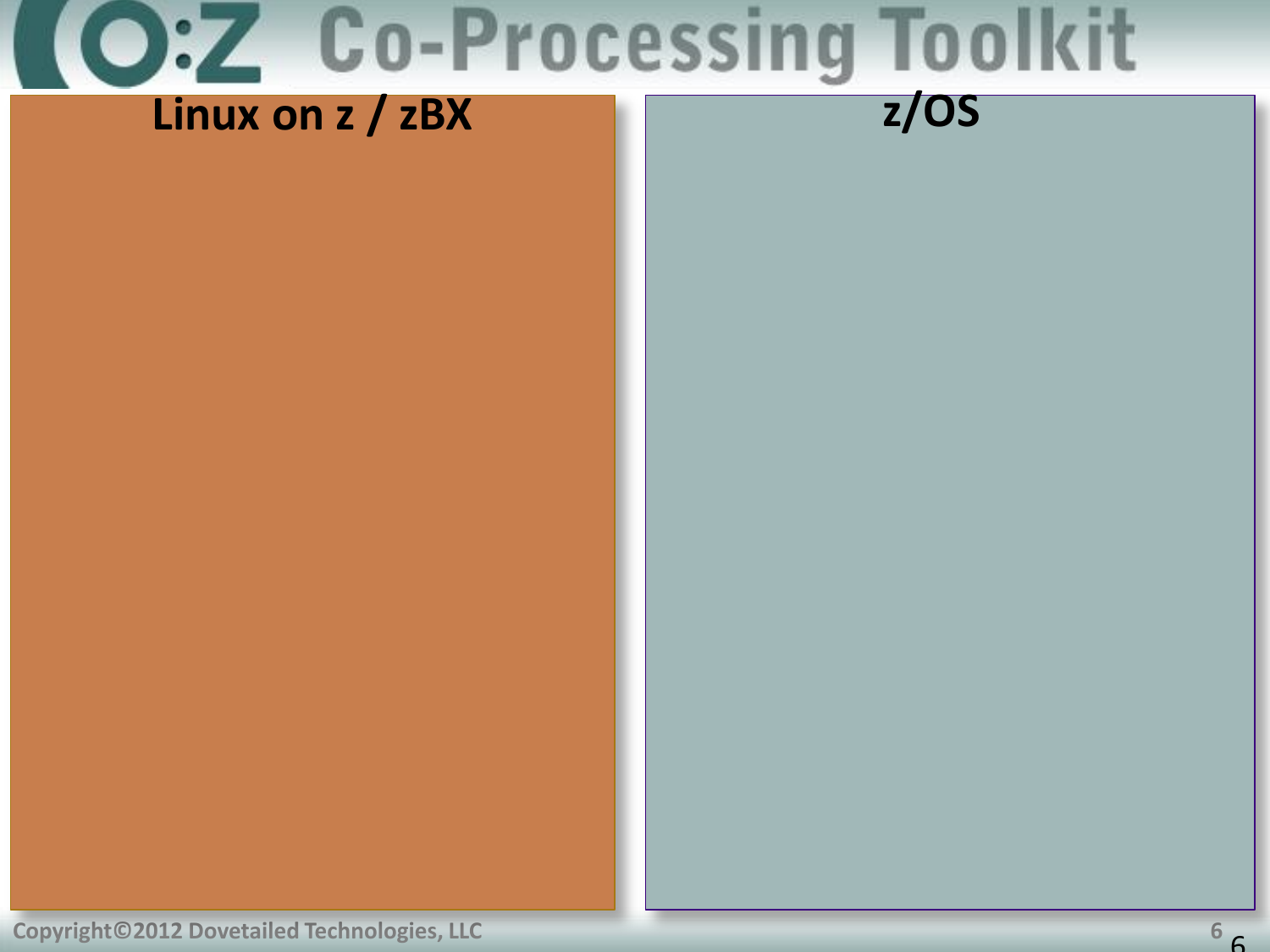#### Linux on z / zBX

 $\overline{z}/OS$ //HYBRIDZ JOB () //RUN EXEC PROC=COZPROC, // ARGS='u@linux' //SYSOUT DD SYSOUT=\* //STDOUT DD SYSOUT=\* //INPUT DD DSN=MY.DATA //STDIN DD \*<br>echo "Hello \$(uname)!" fromdsn -b DD:INPUT |  $gzip -c$ tofile -b /tmp/out.gz exit 4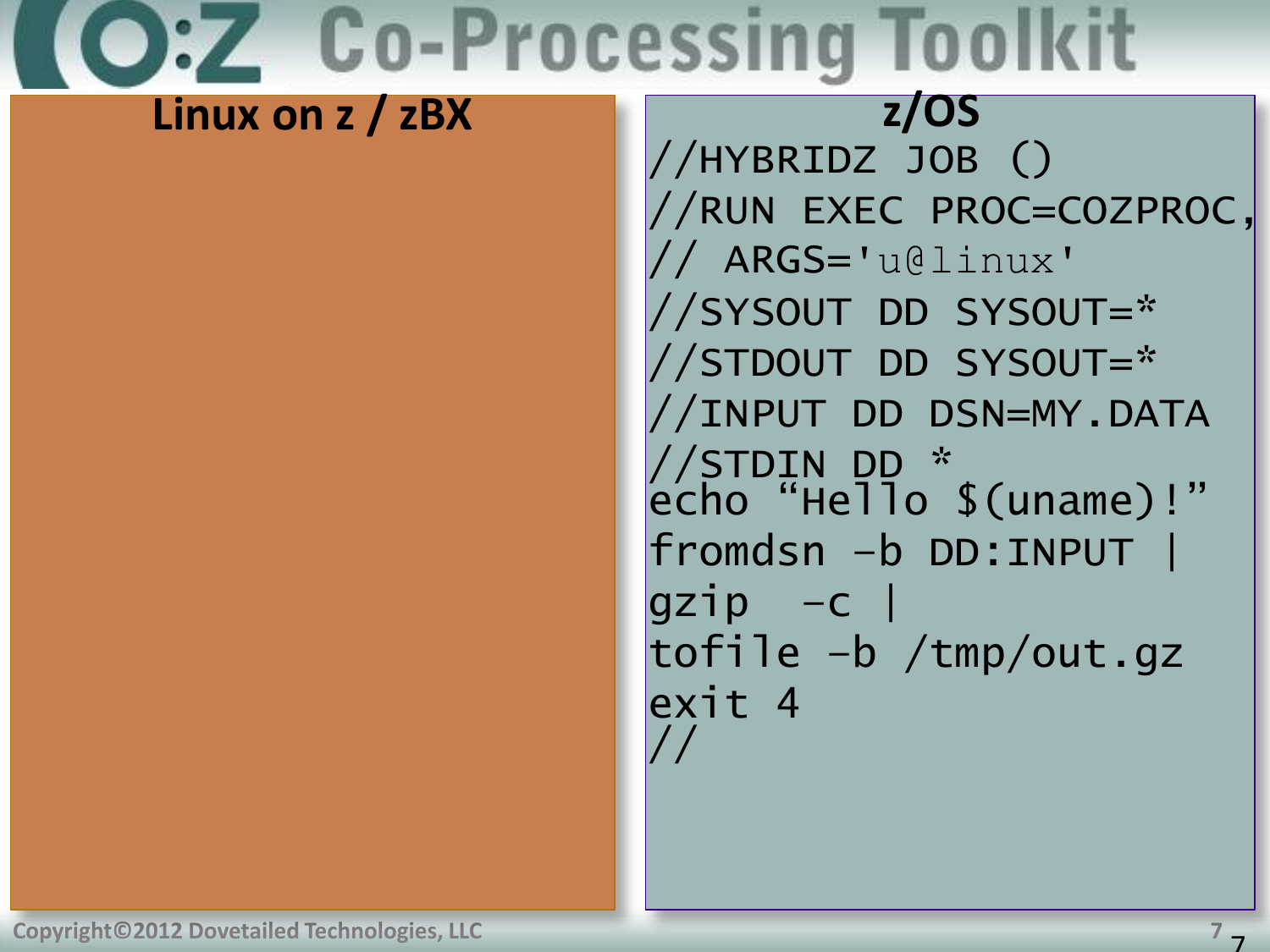| Z UO-Processi                                                                                                        |                                                                                                                                                                    |
|----------------------------------------------------------------------------------------------------------------------|--------------------------------------------------------------------------------------------------------------------------------------------------------------------|
| Linux on $z / zBX$<br>echo "Hello \$(uname)!"<br>fromdsn -b DD:INPUT<br>$gzip -c$<br>tofile -b /tmp/out.gz<br>exit 4 | Z/OS<br>//HYBRIDZ JOB()<br>//RUN EXEC PROC=COZPROC,<br>// ARGS='u@linux'<br>//SYSOUT DD SYSOUT=*<br>//STDOUT DD SYSOUT=*<br>//INPUT DD DSN=MY.DATA<br>//STDIN DD * |
|                                                                                                                      |                                                                                                                                                                    |

ш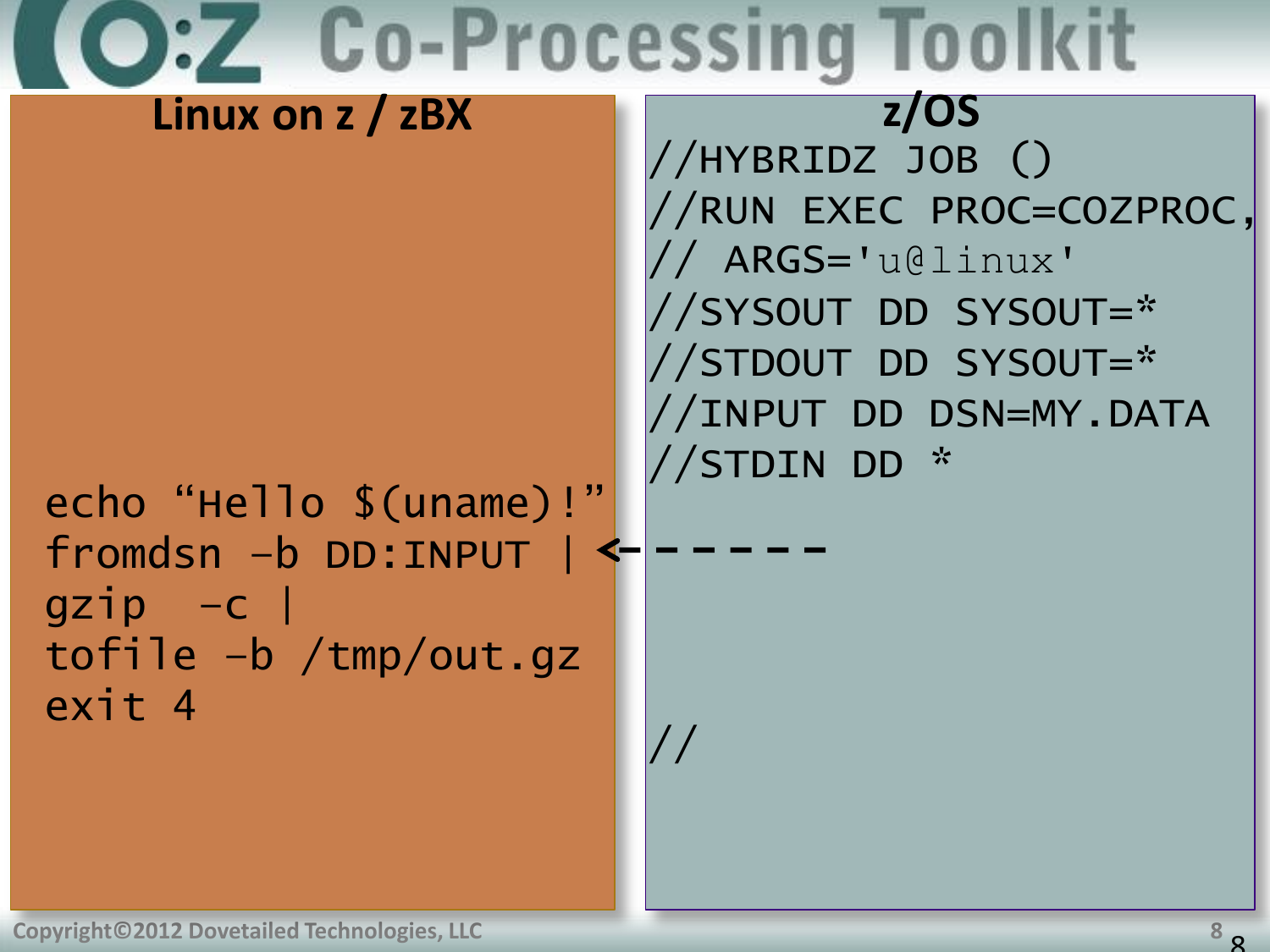$\frac{\sqrt{2}}{2}$ 

#### Linux on z / zBX

echo "Hello \$(uname)!" fromdsn -b DD:INPUT |  $qzip -c$  $tofile -b /tmp/out.gz)$ exit 4

 $Z/OS$ //HYBRIDZ JOB () //RUN EXEC PROC=COZPROC, // ARGS='u@linux' //SYSOUT DD SYSOUT=\* //STDOUT DD SYSOUT=\* //INPUT DD DSN=MY.DATA //STDIN DD \*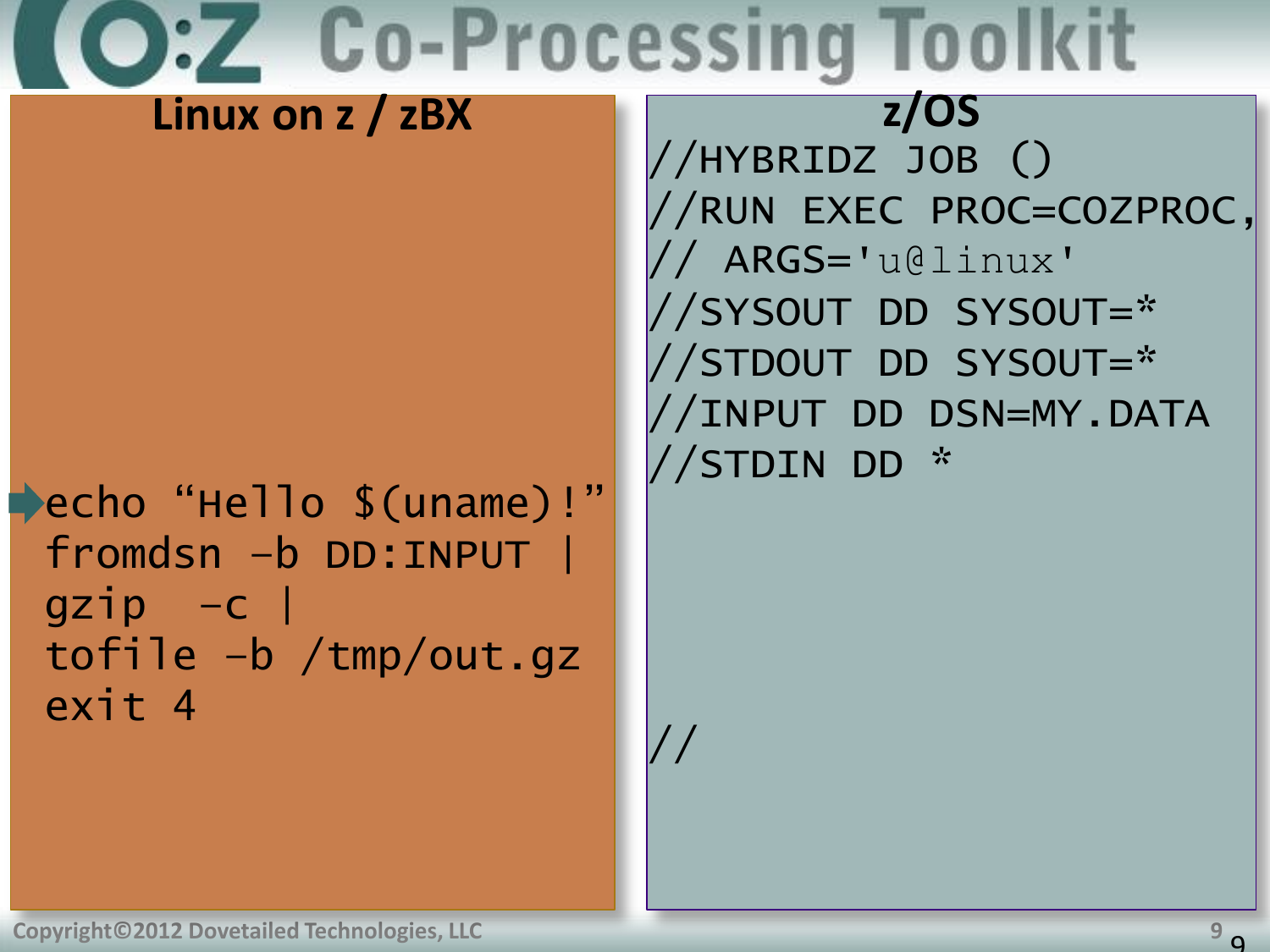$\frac{\sqrt{2}}{2}$ 

#### Linux on z / zBX

echo"Hello Linux!" fromdsn -b DD:INPUT  $qzip -c$  $tofile -b /tmp/out.gz)$ exit 4

 $\overline{z}/OS$ //HYBRIDZ JOB () //RUN EXEC PROC=COZPROC, // ARGS='u@linux' //SYSOUT DD SYSOUT=\* //STDOUT DD SYSOUT=\* //INPUT DD DSN=MY.DATA //STDIN DD \*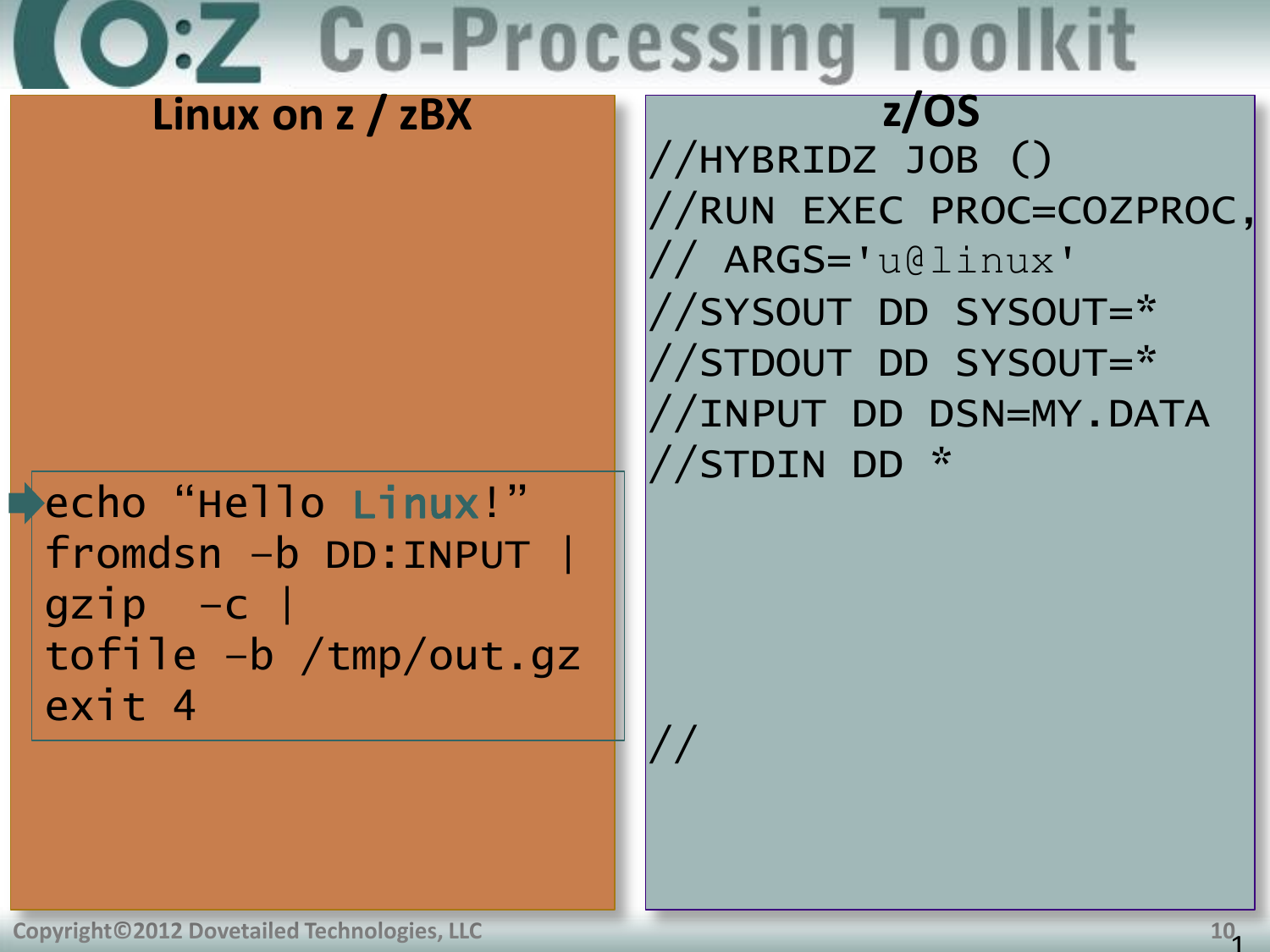**Co-Processing Toolkit**  $Z/OS$ Linux on z / zBX //HYBRIDZ JOB () //RUN EXEC PROC=COZPROC, // ARGS='u@linux' //SYSOUT DD SYSOUT=\* //STDOUT DD SYSOUT=\* //INPUT DD DSN=MY.DATA //STDIN DD \* echo "Hello Linux!" fromdsn -b DD:INPUT |  $qzip -c$  $tofile -b /tmp/out.gz)$ exit 4  $\frac{1}{2}$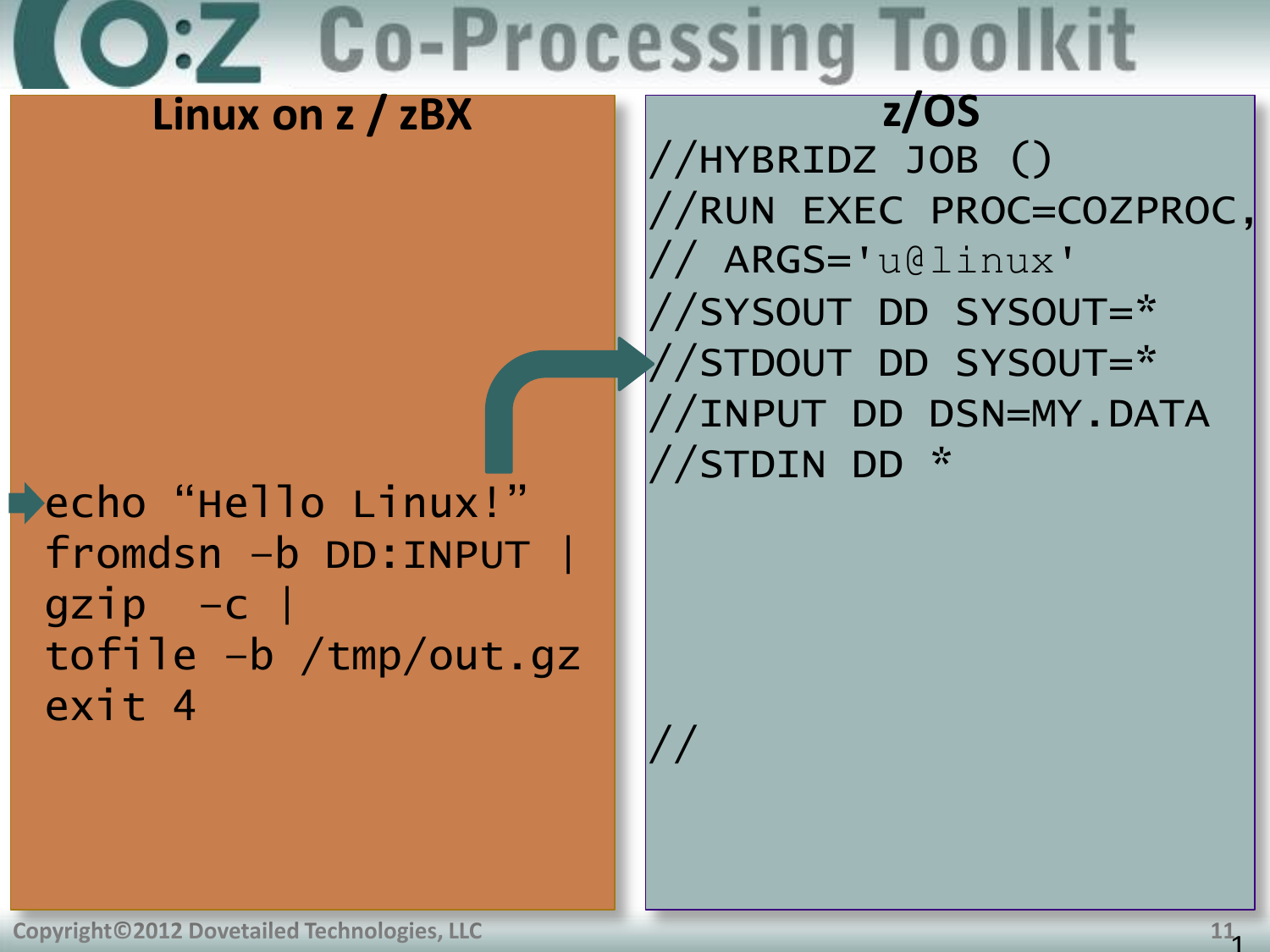$\frac{1}{2}$ 

#### Linux on z / zBX

echo "Hello Linux!" ▶fromdsn -b DD:INPUT |  $gzip -c$ tofile -b /tmp/out.gz exit 4

 $Z/OS$ //HYBRIDZ JOB () //RUN EXEC PROC=COZPROC, // ARGS='u@linux' //SYSOUT DD SYSOUT=\* //STDOUT DD SYSOUT=\* //INPUT DD DSN=MY.DATA //STDIN DD \*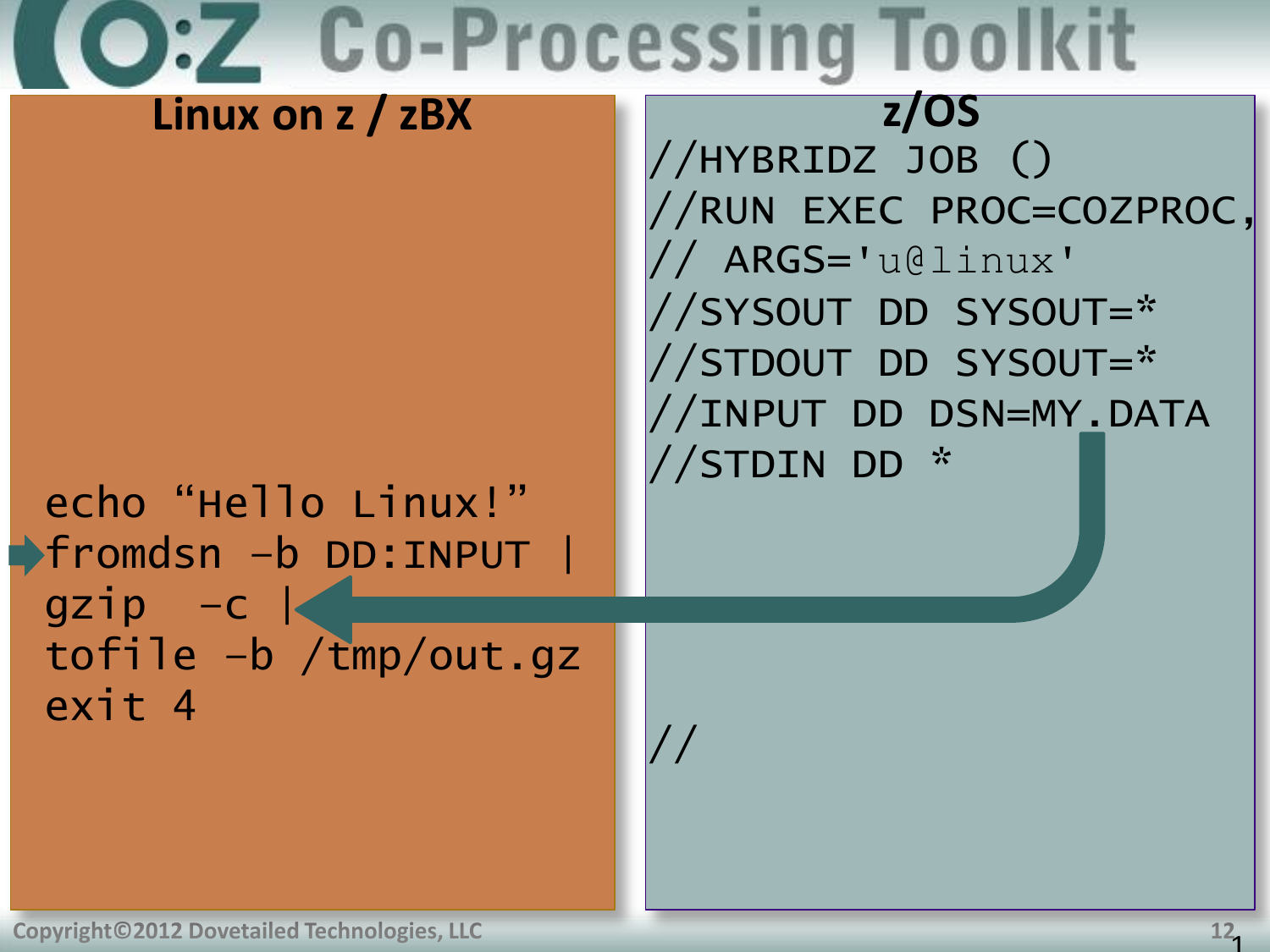$\frac{1}{2}$ 

#### Linux on z / zBX

echo "Hello Linux!" ▶fromdsn -b DD:INPUT |  $\sqrt{gzip}$  -c  $\vert$ tofile -b /tmp/out.gz exit 4

 $Z/OS$ //HYBRIDZ JOB () //RUN EXEC PROC=COZPROC, // ARGS='u@linux' //SYSOUT DD SYSOUT=\* //STDOUT DD SYSOUT=\* //INPUT DD DSN=MY.DATA //STDIN DD \*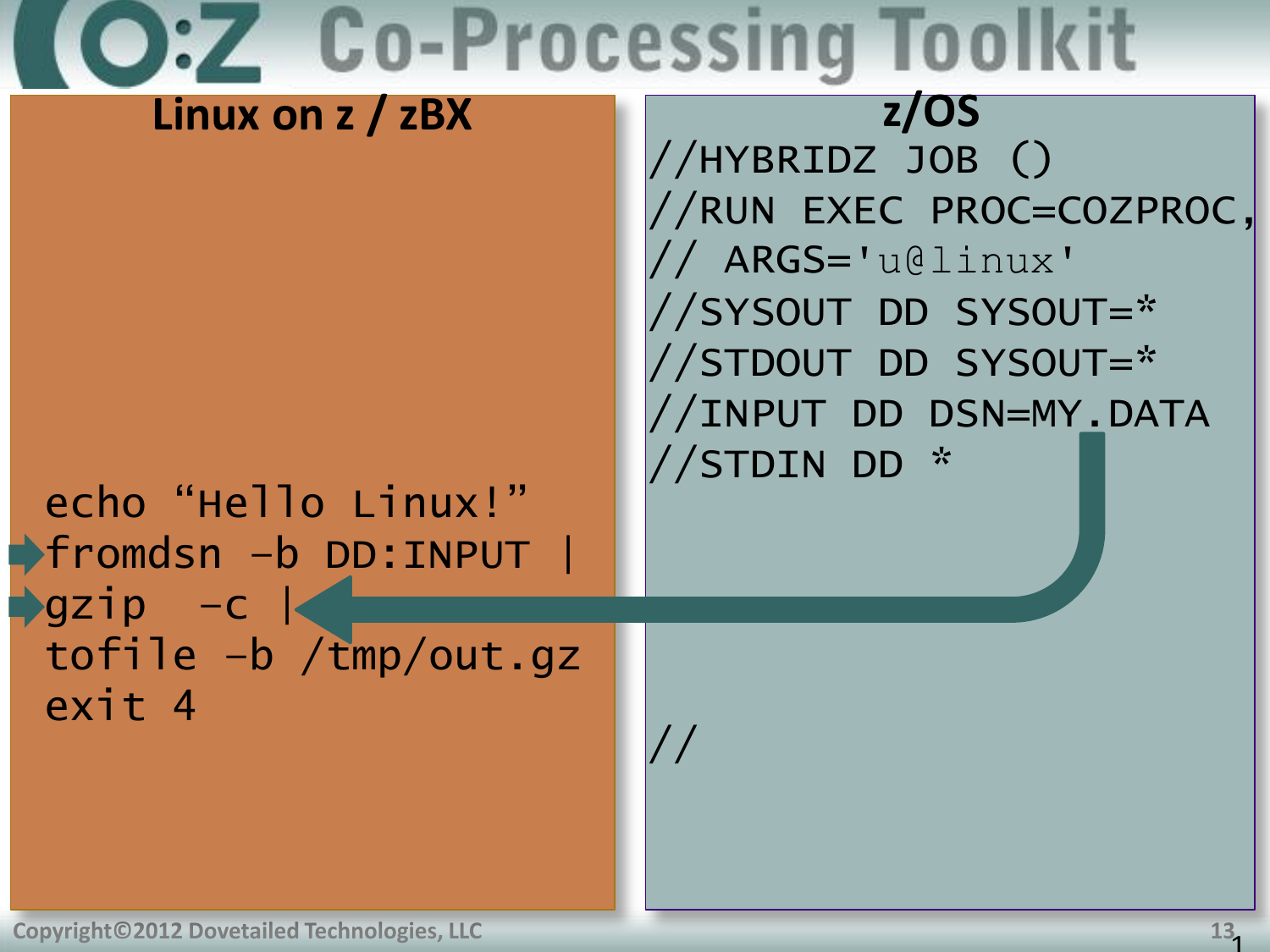### **C:Z Co-Processing Toolkit Linux on z / zBX z/OS**//HYBRIDZ JOB () //RUN EXEC PROC=COZPROC, // ARGS='u@linux' //SYSOUT DD SYSOUT=\* //STDOUT DD SYSOUT=\* //INPUT DD DSN=MY.DATA //STDIN DD \* echo "Hello Linux!" fromdsn –b DD:INPUT |  $\rightarrow$ gzip –c  $\mid$ tofile –b /tmp/out.gz exit 4 // /tmp/out.gz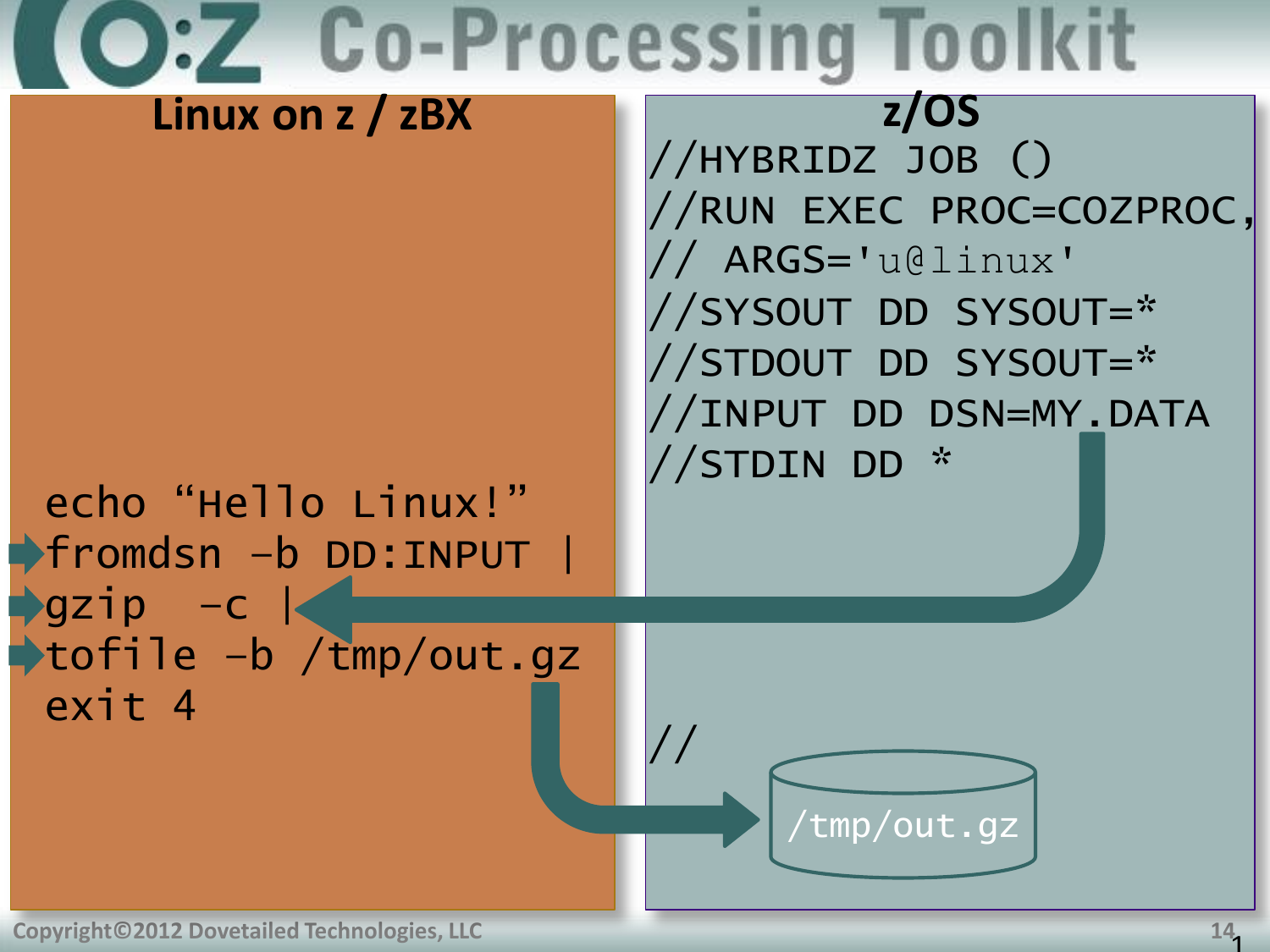### **Co-Processing Toolkit Linux on z / zBX z/OS**

### echo "Hello Linux!" fromdsn –b DD:INPUT |  $gzip -c$ tofile –b /tmp/out.gz **Pexit 4 -----------------**

//HYBRIDZ JOB () //RUN EXEC PROC=COZPROC, // ARGS='u@linux' //SYSOUT DD SYSOUT=\* //STDOUT DD SYSOUT=\* //INPUT DD DSN=MY.DATA //STDIN DD \*

//  $-$ ---- $\triangleright$  RC = 4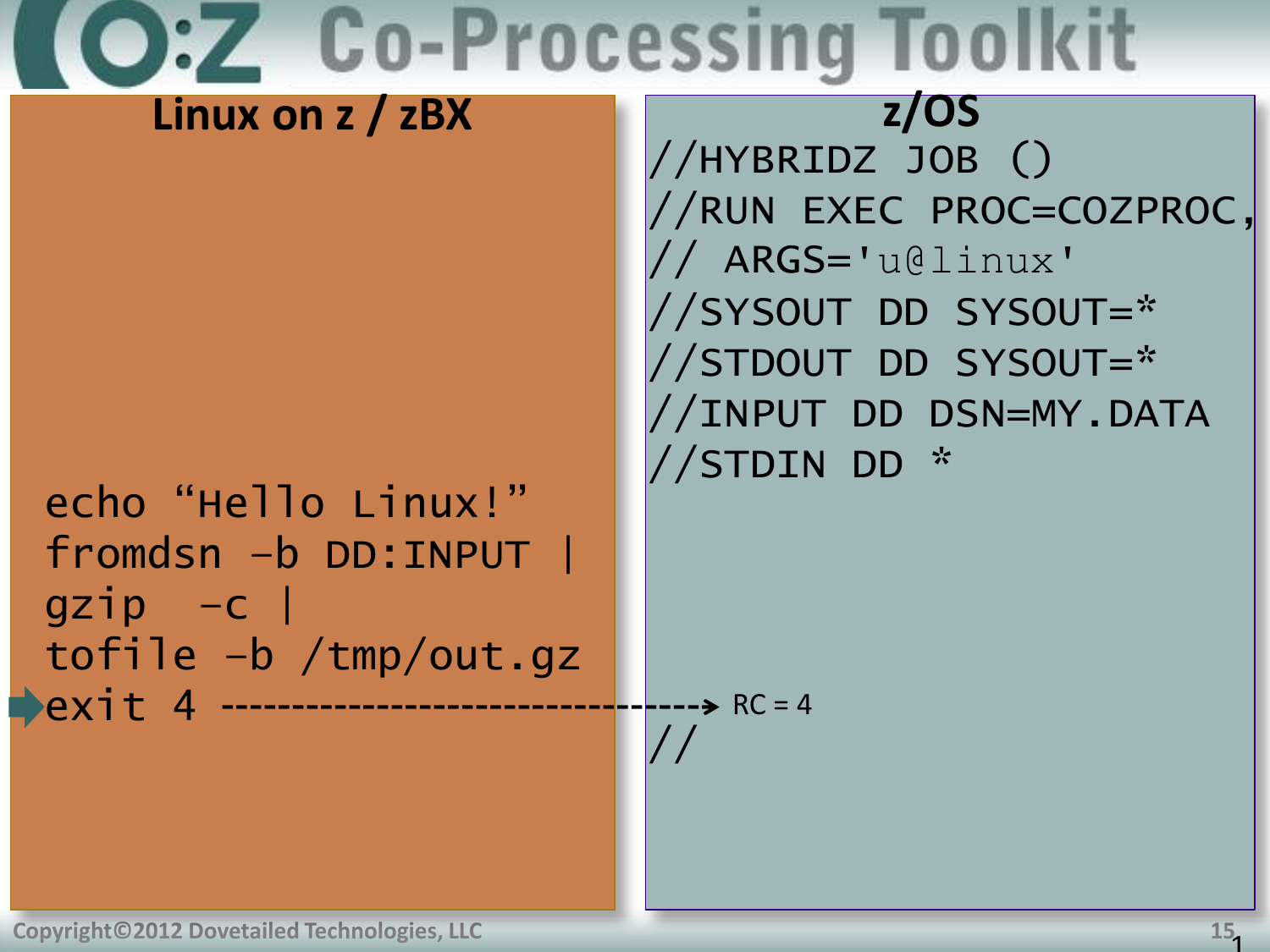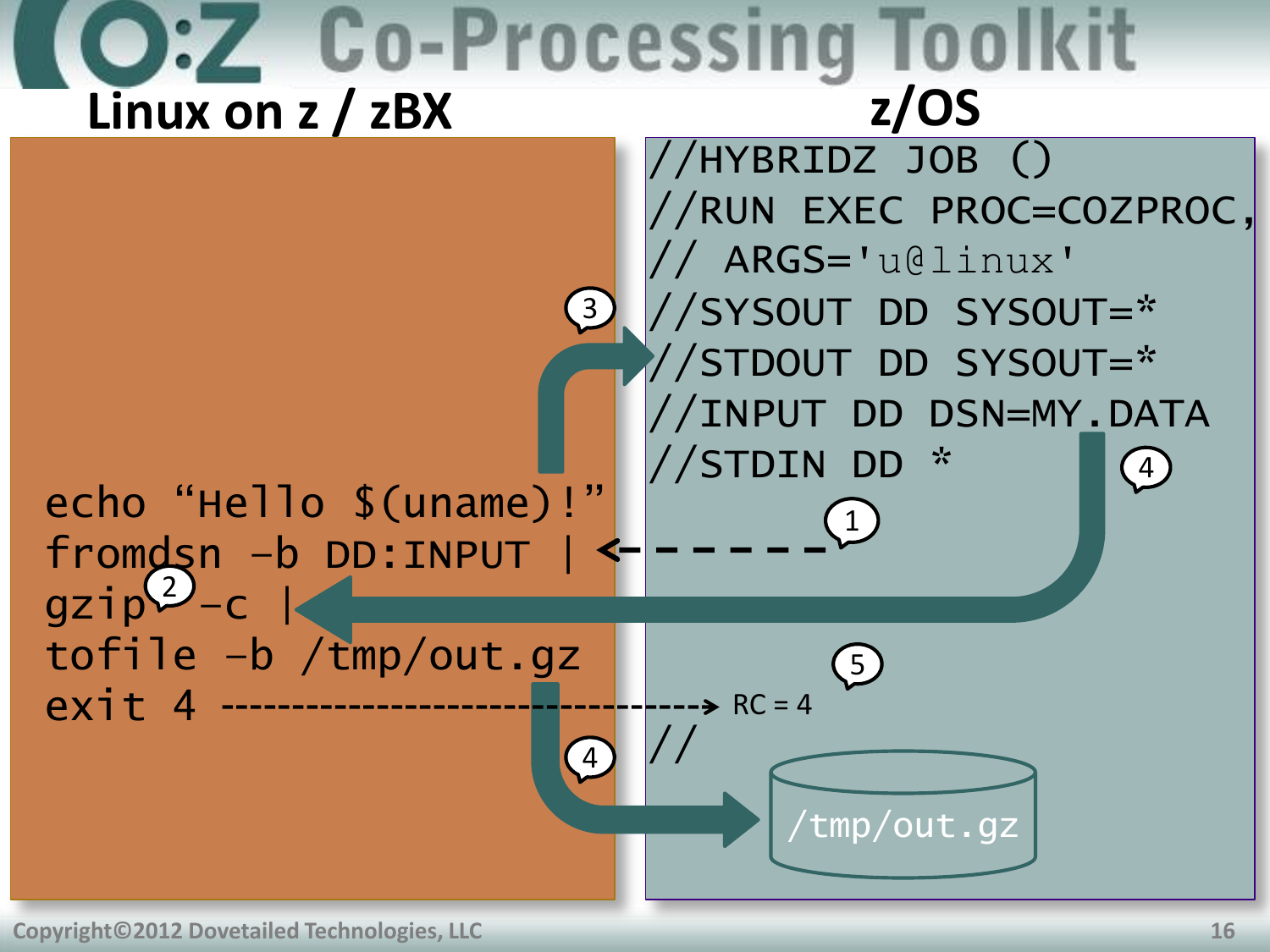### **Hello World: Hybrid Batch**

- 1. A script is executed on a virtual server from a z/OS batch job step
- 2. The script uses a program that already exists -- gzip
- 3. Script output is redirected to z/OS spool
- 4. z/OS resources are easily accessed using fromdsn, tofile, etc…
- 5. The script exit code is adopted as the z/OS job step CC